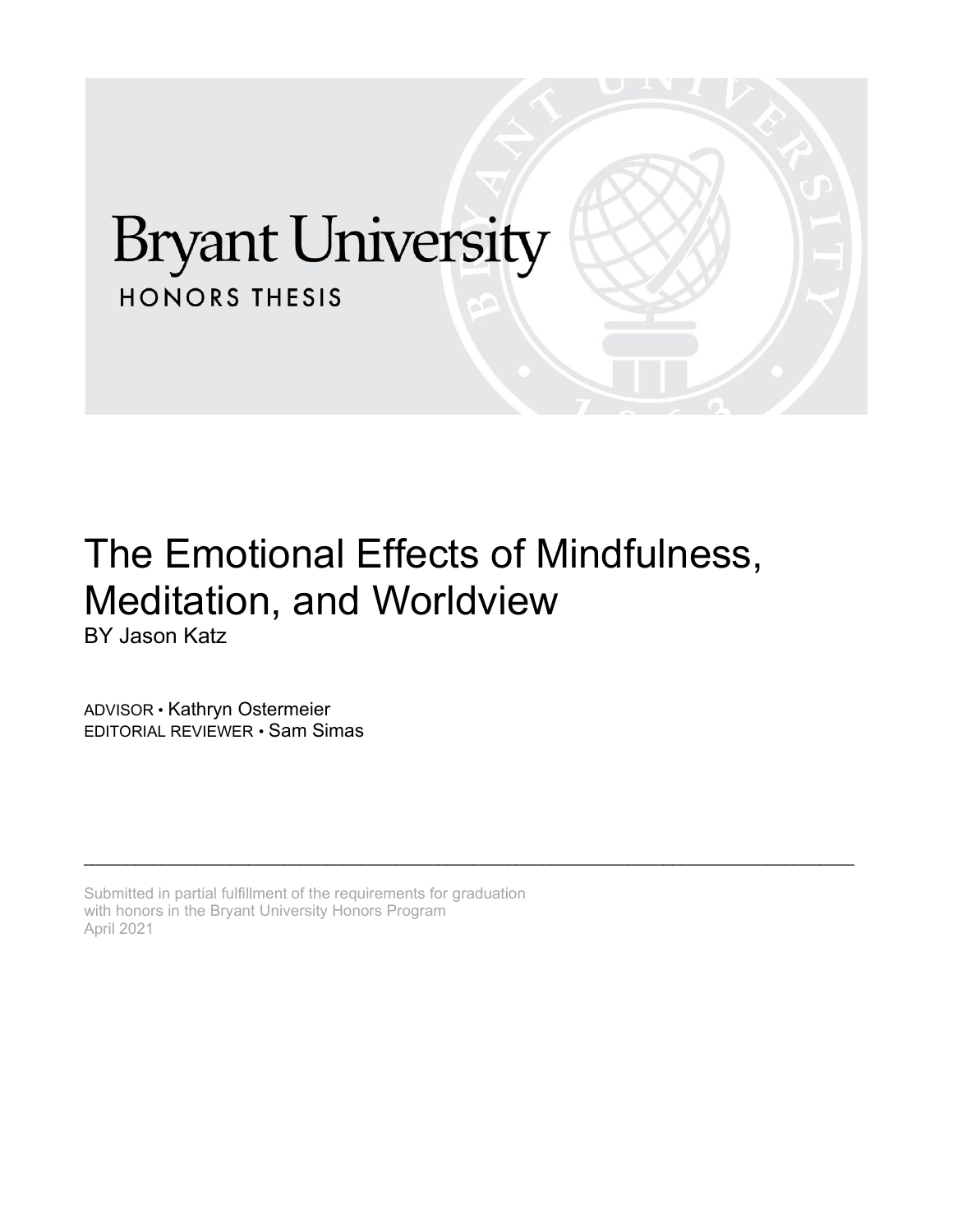# **Table of Contents**

| ABSTRACT.         |     |
|-------------------|-----|
|                   |     |
|                   |     |
|                   |     |
|                   |     |
|                   |     |
|                   |     |
|                   |     |
|                   |     |
|                   |     |
|                   |     |
|                   |     |
|                   |     |
|                   |     |
|                   |     |
|                   |     |
|                   |     |
|                   |     |
| <b>APPENDICES</b> |     |
|                   |     |
|                   |     |
|                   | .22 |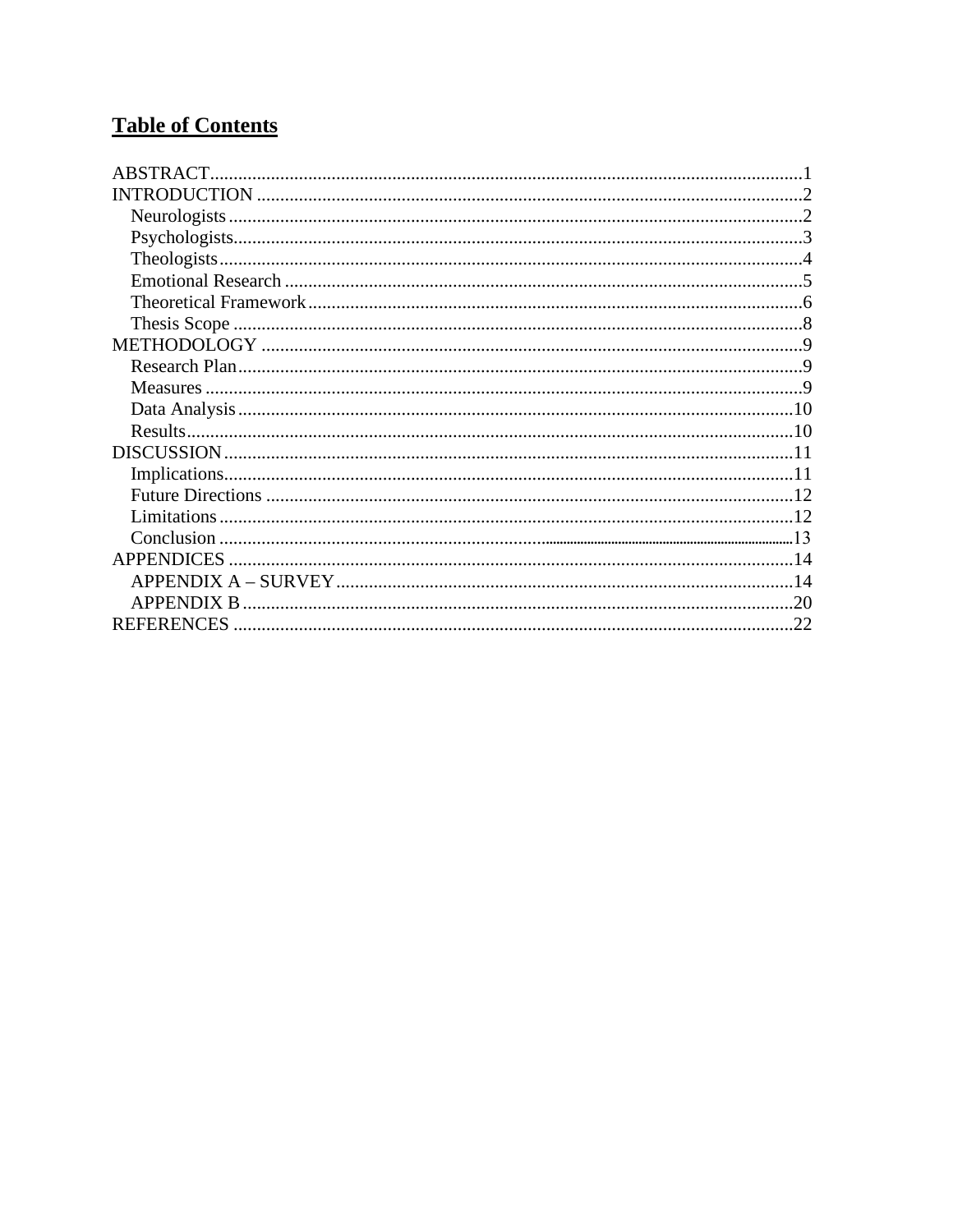# <span id="page-2-0"></span>**ABSTRACT**

Much research on mindfulness and meditation investigates the relationship between mindfulness practices and health in physiological, psychological, and neurological contexts and organizations have implemented mindfulness training programs, possibly after learning of the apparent benefits. Researchers should use caution when assessing the practice's benefits and consider extraneous variables such as the possibility that meditators tend towards spirituality; theologians argue that underlying beliefs might contribute to mindfulness practitioners' reactions to the physical and psychological changes that result from mindfulness practices. This study investigates if and how religious beliefs modify mindfulness's emotional outcomes for Bryant University students. The findings suggest that mindfulness and negative emotions correlate positively, though the effect of students' beliefs remains unclear. The difficulty in assessing students' beliefs seemingly contributed to the inconclusive results on this front.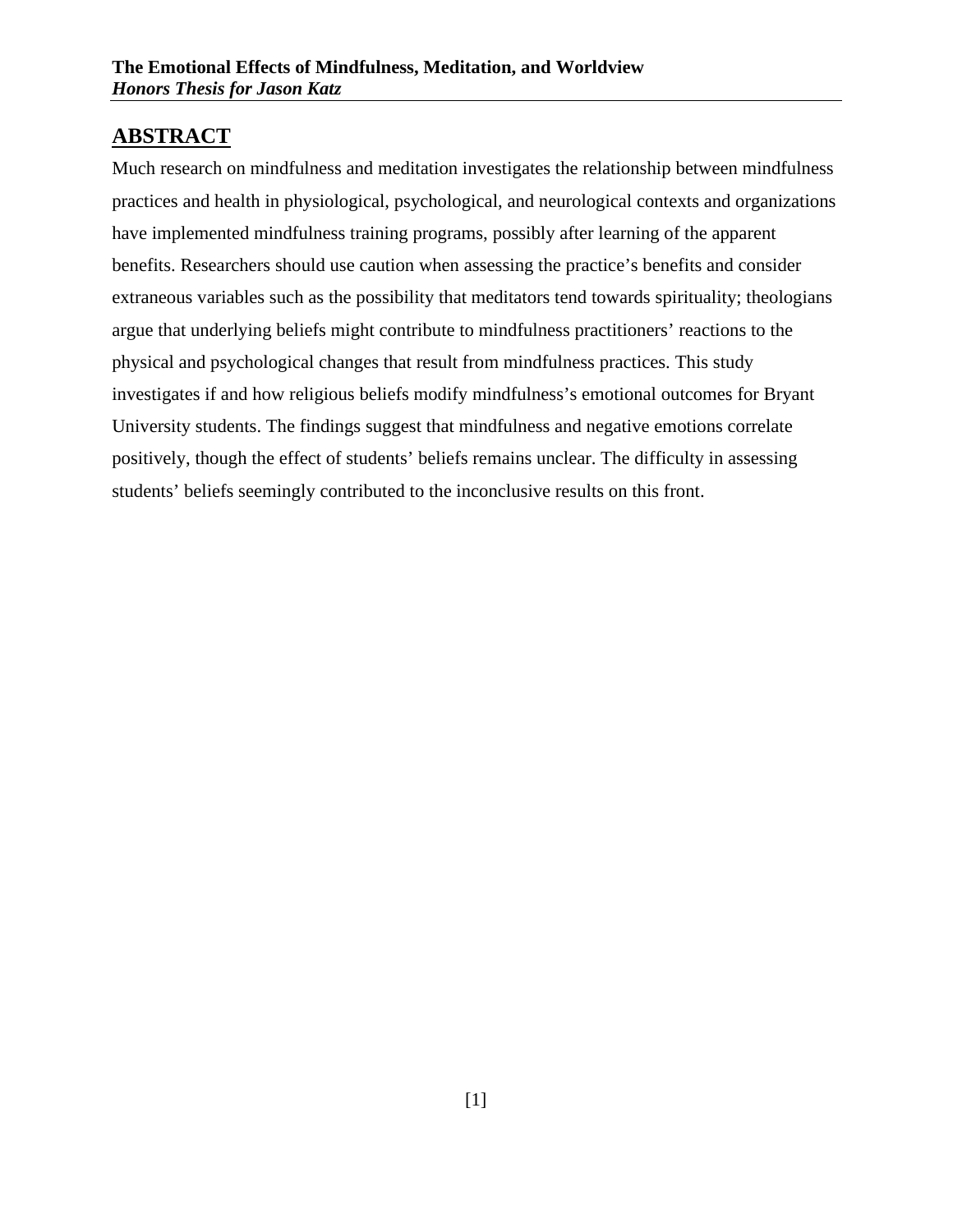### <span id="page-3-0"></span>**INTRODUCTION**

Organizations such as the Harvard Business School, Google, McKinsey, and Proctor and Gamble offer its employees mindfulness training. Although much of Western culture calls for the separation of religious and work life, the mindfulness training these companies offer their employees descends from religions such as Christianity, Hinduism, Taoism, and Buddhism. Despite this, by studying mindfulness practices under a more technical, skilled lens, as opposed to a religious or philosophical lens, researchers have found cognitive benefits that may encourage organizations, such as those above, to offer training in these practices. Mindfulness practice may have only recently come under this scientific and industrial spotlight, but a wealth of studies from meditation retreats, brain scans, experimentation, and therapy sessions provide data that suggest positive short-term and long-term effects of mindfulness (Braboszcz et al., 2010; Emavardhana, Tori, 1997; Sun et al., 2015; Williams-Orlando, 2013). Organizations may intend to help their employees learn these practices so they can become happier, more productive, and more engaged. However, traditionalists question if people can enjoy the benefits of mindfulness practices in the context of a Western culture without Eastern theological or philosophical teachings.

#### <span id="page-3-1"></span>Neurologists

Developments in neurology allow scientists to examine mindfulness phenomenon under a Western lens. Through studies, experimentation, and brain scans, researchers also found that mindfulness practices increase awareness and broaden the executive function of the brain, giving meditators a more involved role in their decision making (Braboszcz et al., 2010; Emavardhana & Tori, 1997; Sun, 2015). One three-month meditation retreat resulted in decreased variability in attentional processing, suggesting participants could stay more consistently focused for longer. Researchers also found that increased neural activity occurs in brain regions closely related to "cognitive control, memory processing, conflict monitoring and reward processing," such as the dorsolateral prefrontal cortex, parietal cortex, hippocampus, para-hippocampus, temporal lobe, striatum, and anterior cingulate cortex (Sun et al. 2015, p. 2). Clinicians have recognized this improvement in cognitive control and used mindfulness to help patients cope with addiction (Sun et al., 2015).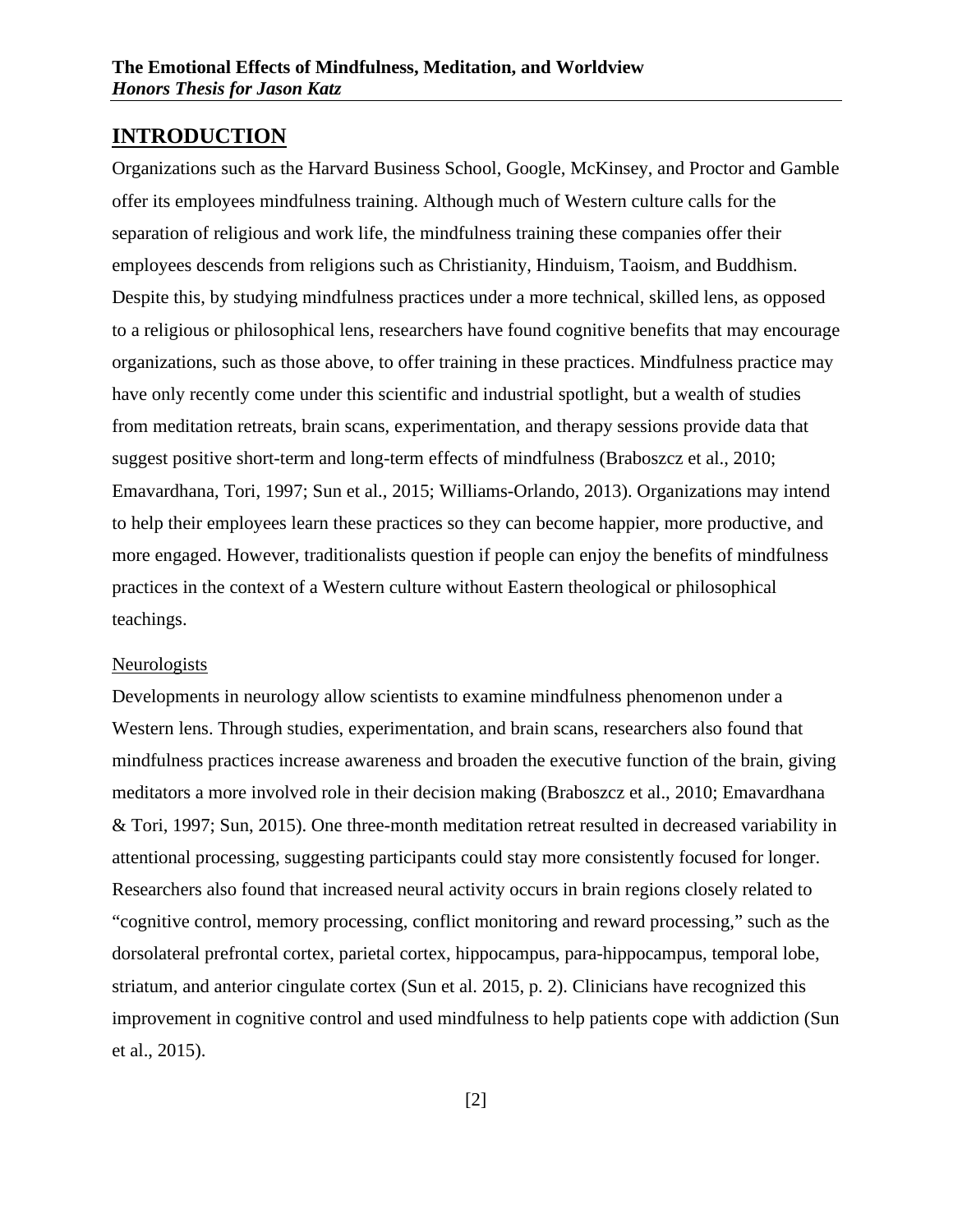#### **The Emotional Effects of Mindfulness, Meditation, and Worldview** *Honors Thesis for Jason Katz*

Researchers Kiken and Shook (2014) found that a 10-minute instruction in a mindful breathing meditation reduced negative thoughts by disrupting automatic operations (Sun et al., 2015). This study also recorded mindfulness practitioners' lower susceptibility to biases such as the sunk cost bias because of their heightened awareness of their decision-making process. In fact, according to a related study in which researchers observed neural activity, they deduced that meditators use "a different network of brain regions…to untangle negative emotional reactions" (Sun et al., 2015, p. 6). Similar studies suggest decreased reaction time and reduced emotional interference from unpleasant images, indicating less interference from participants' automatic defense mechanisms (Sun et al., 2015).

Using process signal analysis, Braboszcs et al. (2010) found that prolonged mindfulness meditation tends to increase neuroplasticity, which refers to the brain's ability to reorganize itself (Braboszcz et al., 2010). The researchers also examined meditators after an eight-week meditation course. They found that a "decreased coupling between the insular cortex, which is involved in the perception of pain and internal body responses, and the medial prefrontal cortex (mPFC), which is involved in high-level cognition," explain the meditators' feeling that they had become "less rooted in one's sense of body and more oriented toward an impersonal beingness" (Braboszcz et al. 2010, p. 1913). Here, data from neuroimaging studies support meditators' subjective claims of detachment from the body.

#### <span id="page-4-0"></span>Psychologists

Psychologists such as Mark Epstein view the changes resulting from mindfulness meditation as changes in the ego's structures and functions. He describes the ego as a "sophisticated matrix of structures, functions, and representations," which operate on itself during mindfulness meditation (Epstein, 1988, p. 62). The ego's representational mechanism answers, "What am I?" and "What is this?" and forms ideas of reality through mental images, mental constructs, or representations. Mindfulness teachers often instruct their students to observe their thoughts, feelings, impulses, and behaviors, effectively separating the experiencer from the phenomenon they experience. In this way, observing the ego's representational structures and operations disrupts and changes them, causing the ego to "split" into "both subject and object, observer and observed" (Epstein, 1988, p. 66). In other words, observing the ego's arrangement of thoughts, perspectives, and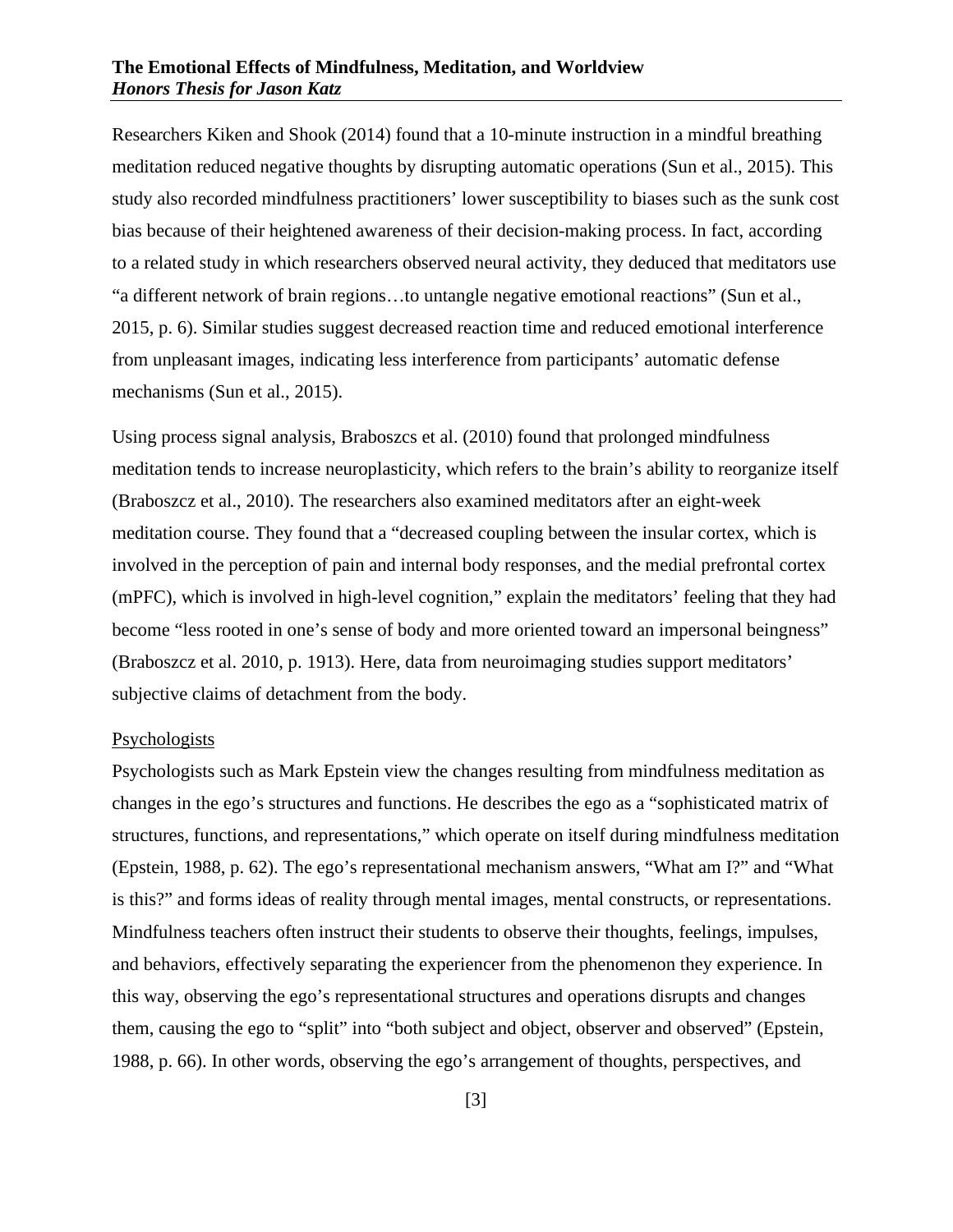beliefs divides the observing "I" from the components of its arrangement, separating out the passive observer (Epstein, 1988).

Psychologists have also identified changes in consciousness that follow mindfulness practices, namely, state and trait changes. State changes refer to short-term changes in consciousness experienced during and shortly after mindfulness practice. Trait changes refer to long-term changes in practitioners' baseline consciousness (Braboszcz et al., 2010). New practitioners may experience state changes and slip into these new modes of consciousness during mindfulness practice. Trait changes may also surprise practitioners who lack information on the subject.

#### <span id="page-5-0"></span>Theologists

Buddhism regards detachment from one's body, thoughts, impulses, and feelings as a necessary step on the path to a stress-free, tranquil life. In fact, the First Noble Truth identifies changing thoughts, feelings, impulses, and behaviors as components of the five aggregates, which assemble to create an *illusory* self. Buddhists warn that identification with this illusory self causes suffering that followers should avoid by detaching from these aggregates (Lee, 2017). Hinduism encourages identification with the Atman, sometimes called the Eternal Witness, or true "Self," which Swami Tyagananda, in his book, *Knowing the Knower: A Manual of Jñāna Yoga*, describes as the observing entity, present across all of one's experiences. Tyagananda also asserts that people can achieve identification with the Atman through deliberately questioning the self, which coincides with psychologists' finding that changes in the representational function come about through observing the ego (Tyagananda, 2017; Epstein, 1988). Tyagananda's description of the Eternal Witness and Buddhism's encouragement to identify as an entity detached from the aggregates parallel Mark Epstein's "passive observer," that results from the way mindfulness practices split the ego.

Lee describes mindfulness as a tool to "train and refine the mind to build the foundation to practice the Buddhist teachings." (Lee, 2017, p. 3). Buddhists may practice mindfulness and find that they help to cultivate a more fulfilling life. Researchers such as Braboszcs et al. might associate neuroplasticity with the Buddhists' use of mindfulness to train and refine the mind because neuroplasticity relates to the brain's ability to reorganize itself. Lee also maintains that mindfulness practice will "recognize a totally different form of consciousness," which Buddhists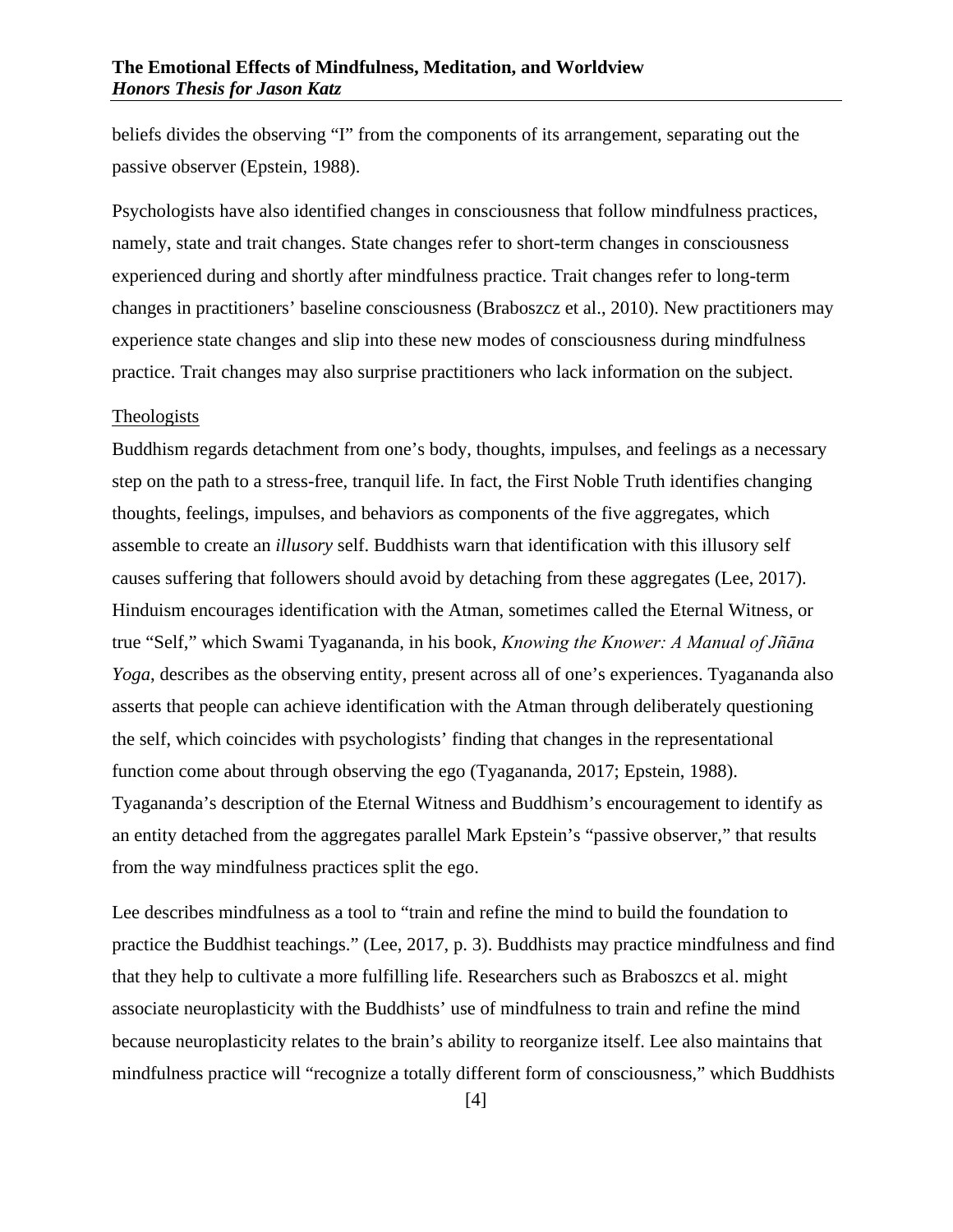#### **The Emotional Effects of Mindfulness, Meditation, and Worldview** *Honors Thesis for Jason Katz*

use to disrupt automatic processes, reshape them in Buddhist fashion, and guide followers to lead more fulfilling lives (Lee, 2017, p. 3). As mentioned above, psychologists identified state and trait changes resulting from mindfulness, coinciding with the Eastern recognition of different kinds of consciousness implicit in the mindfulness practices.

#### <span id="page-6-0"></span>Emotional Research

The above studies have described the cognitive benefits of mindfulness practices but have not characterized the emotional experience of those undergoing mindfulness practices. Inexperienced meditators entering the unfamiliar state of mindful consciousness have visited hospitals in search of help after they believe to have caused self-induced psychoses such as depersonalization, derealization, or dissociation (Sharma et al, 2019). This is so common in meditation-rich cultures that psychologists have entered a culture-specific syndrome called Qi-Gong Psychotic Reaction, characterized by confusion, pananxiety, mood swings, and paranoia, into the Diagnostic and Statistical Manual of Mental Disorders (DSM). In his research, Sharma (2019) includes patients with and without psychiatric histories who underwent treatment for psychoses induced by mindfulness practices. Researchers found that, in less meditation-rich cultures, some mindfulness practitioners became less functional when compared to those who experienced the same psychoses in more meditation-rich cultures (Sharma et al, 2019). Possibly, with less people around them who can understand and offer advice about mindfulness phenomenon, new practitioners in less meditation-rich cultures faced understanding the phenomenon on their own, which may have caused their fear, confusion, and other associated Qi-Gong Psychotic Reaction symptoms. Although Hindus and Buddhists encourage mindfulness practices, detachment from the illusory self, and insist that practitioners should use them to achieve stress-free lives, in Sharma's (2019) research, mindfulness practices have instead caused additional stress (Sharma, 2019).

Emavardhana and Tori (1997) conducted a study on participants of a seven-day mindfulness meditation retreat. Statistically significant results indicated that the participating subjects' overall self-esteem had improved, and that unconscious defense mechanisms of displacement, projection, and regression had improved as well (decreased). The researchers quantified their results using the Tennessee Self-Concept Scale and a lifestyle index based in psychoevolutionary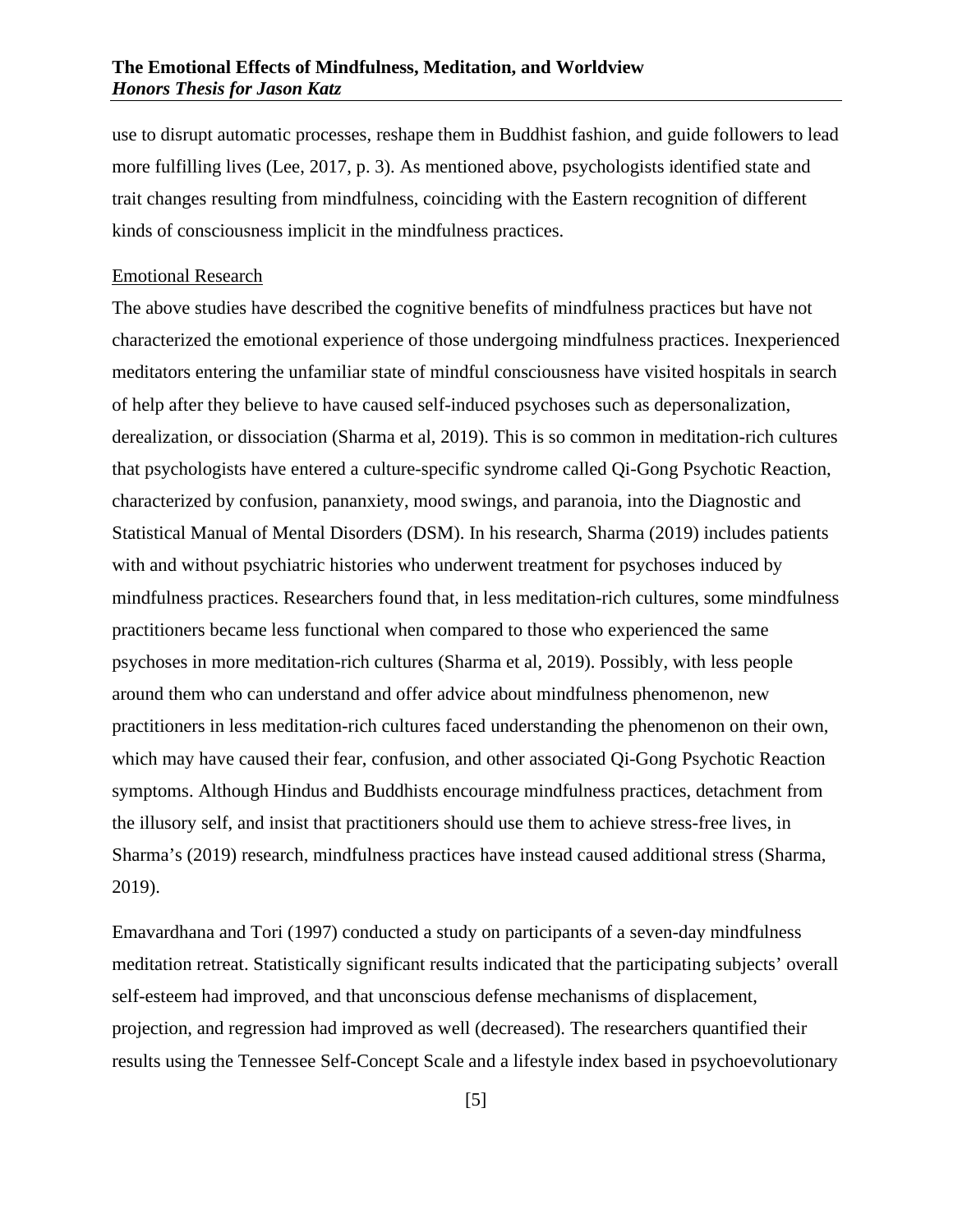theory. Participants also became less prone to automatic responses to sexual impulses and external stimuli, supporting results from Sun et al.'s (2015) research suggesting an increased capacity for emotional regulation.

In this study, researchers investigated not only the effects that meditation has on ego defense mechanisms, but also the effects of the entire retreat experience on ego defense mechanisms. The retreat included morning and evening prayers, chanting, and Dharma lectures, which were designed to support and guide participants through the retreat. The guidance may have primed participants to reflect on certain insights or feel more comfortable with changes in consciousness. Because the facilitators of the retreat coupled mindfulness practices with theological teachings, it remains unclear whether meditation alone resulted in the described benefits. Thus, this study will explore the moderating effects of perspectives on the relationship between mindfulness and negative emotions.

Lee points to the idea that, without guidance, practitioners may fail to fully reap the benefits of mindfulness (Lee, 2017). Researchers have not conclusively established the relationship between practitioners' familiarity/identification with Eastern teachings/beliefs and the effectiveness of mindfulness meditation outcomes. This work will seek to provide this information. Specifically, I will explore the relationship between mindfulness practices, the orientation of practitioners' beliefs and three negative emotional states: depression, anxiety, and stress. I posit that engaging in mindfulness will increase negative emotions and that students with theological and philosophical beliefs who engage in mindfulness will experience fewer negative emotions.

#### <span id="page-7-0"></span>Theoretical Framework

In 1972, Duval and Wicklund proposed a theory that may help to predict the relationship between mindfulness practices, negative emotions, and worldview. Objective Self-Awareness Theory (OSA) describes the psychological effects of turning one's attention toward the self (Silvia, P. J., & Duval, T. S.). OSA directly relates to mindfulness, as mindfulness practices involve cultivating awareness with respect to one's behaviors, thoughts, feelings, impulses, and general activity. The theory proposes that by directing attention towards the self, people automatically compare themselves to their ideals, whether they do so consciously or unconsciously. When people find congruency between themselves and their ideals, they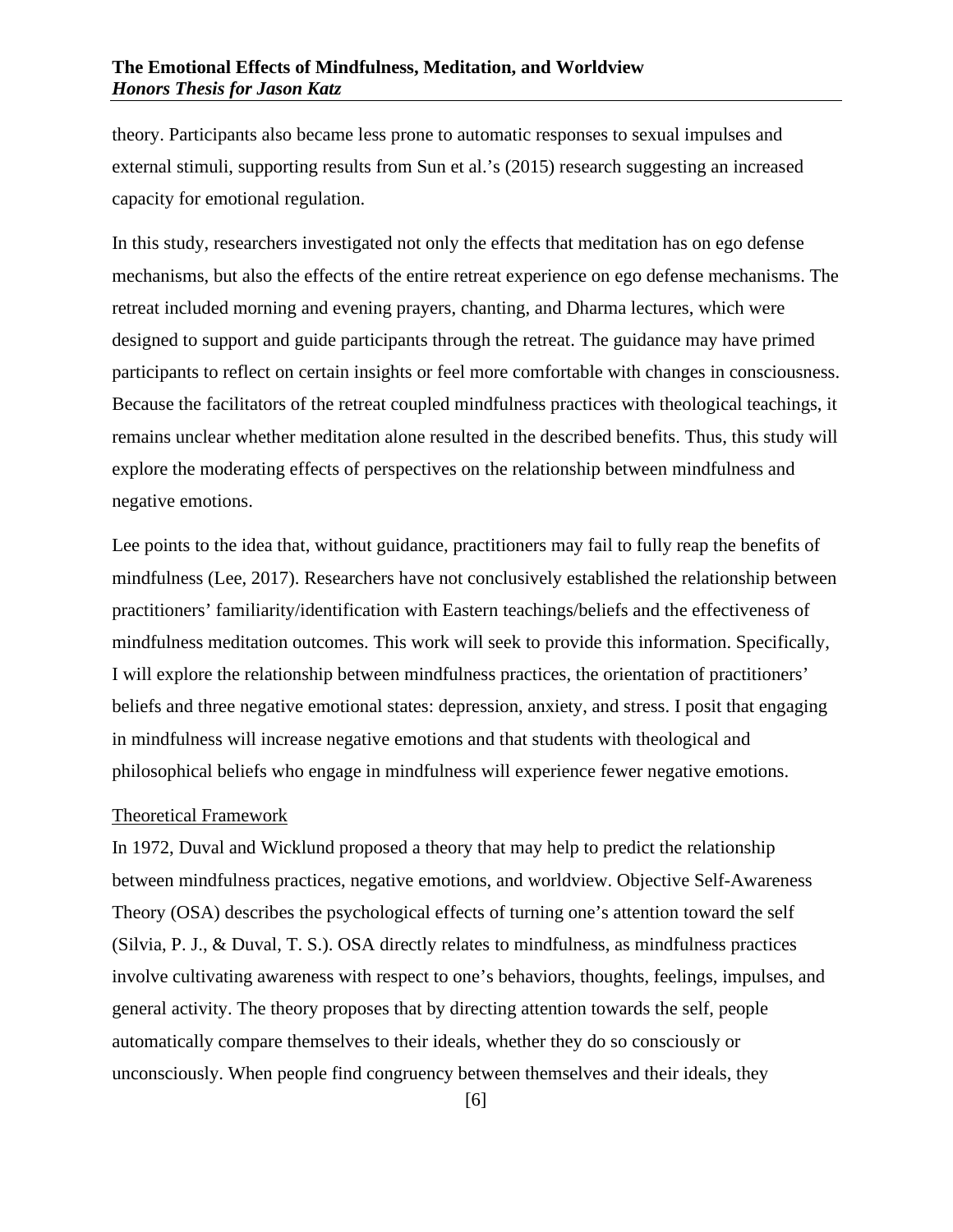experience positive emotions and the behaviors that created the congruence are rewarded. Alternatively, people who find discrepancies between their ideals and their behaviors experience negative emotions and can pursue two possible paths (Phillips, A. G., & Silvia, P. J.). First, a person may ignore the discrepancy, refraining from paying attention when the discrepancy becomes evident. Secondly, a person may reduce or resolve the discrepancy by modifying behaviors to align with their ideals (Silvia, P. J., & Duval, T. S.).

For both routes, the comparison of oneself to their ideals is a direct result of self-awareness, a quantifiable result of mindfulness and meditation (Braboszcz et al., 2010; Emavardhana & Tori, 1997; Sun, 2015). Therefore, OSA becomes relevant when investigating the effects of mindfulness. Phillips and Silvia (2005) found that the higher levels of self-awareness that people report, the more negative emotions they experience; they find that the negative emotion results from the discrepancies they perceive (Phillips, A. G., & Silvia, P. J.). It would follow that the self-awareness resulting from mindfulness is no exception. This is the basis for the following hypotheses:

Hypothesis 1(a): High levels of mindfulness is associated with high levels of depression.

Hypothesis 1(b): High levels of mindfulness is associated with high levels of anxiety.

Hypothesis 1(c): High levels of mindfulness is associated with high levels of stress.

Theologians such as Lee (2017) make claims that support OSA and these researchers' finding; Followers of Eastern philosophy have historically used mindfulness practices to prime a person's mental state for the implementation of religious teachings. Mindfulness practitioners reap the benefits by aligning practitioners' behaviors with the religious ideals, not by practicing mindfulness alone (Lee, 2017). This relates to OSA when individuals pursue either the path of aversion or the path of resolution. Followers use teachings to reduce the discrepancies between themselves and the ideals of the religious tradition. Possibly, theologically oriented individuals will attempt to resolve their incongruence with their ideals because of guidance from theological practices. If this is the case, one may expect that theologically oriented people experience lower levels of negative emotions than non-theologically oriented people when directing attention toward themselves in mindfulness practices. This is the basis for the following hypotheses: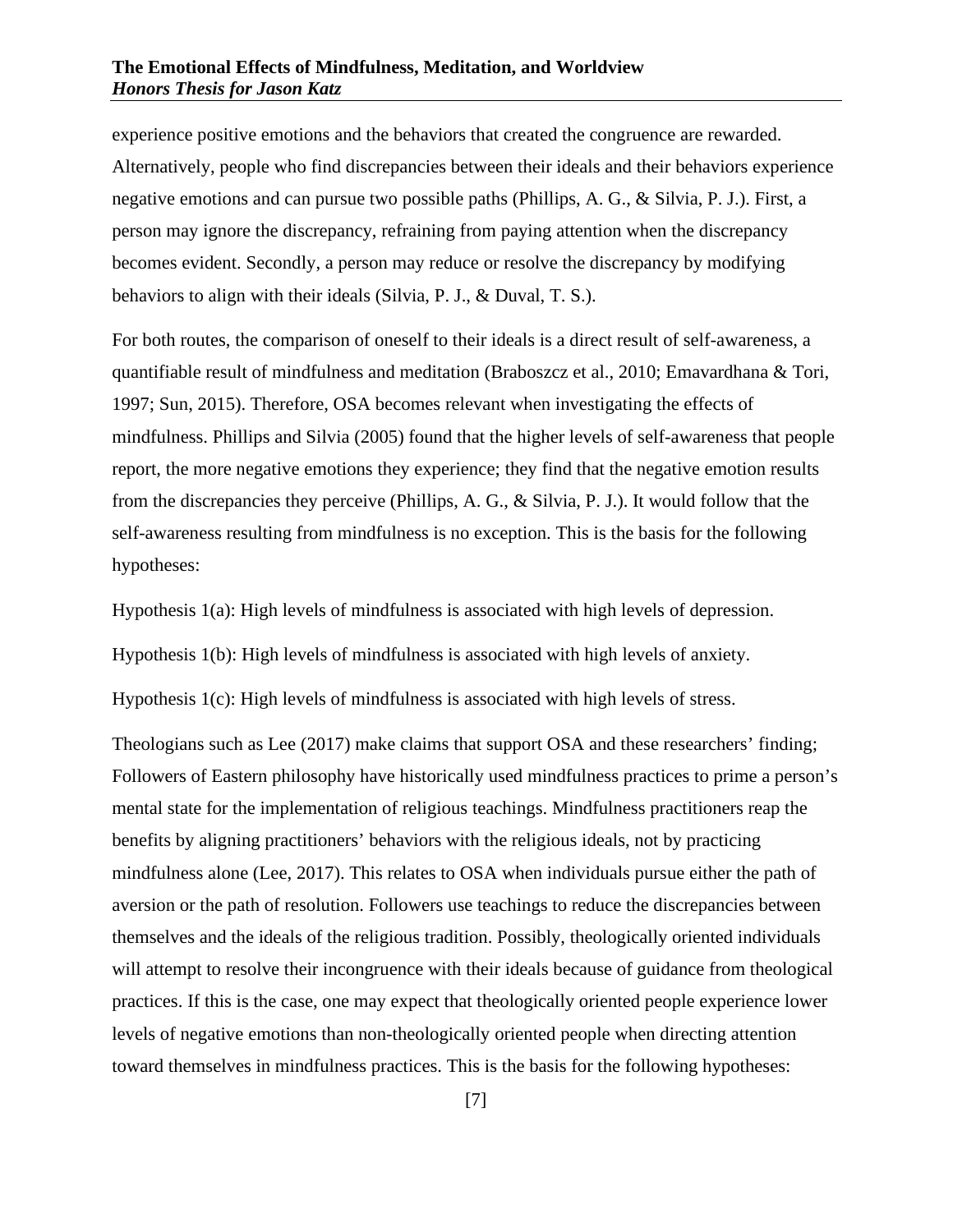#### **The Emotional Effects of Mindfulness, Meditation, and Worldview** *Honors Thesis for Jason Katz*

Hypothesis 2(a,b,c): Theological orientation will moderate the relationships between mindfulness and (a) depression, (b) anxiety, and (c) stress, such that the positive relationship is weakened when theological orientation is high.

Hypothesis 3(a,b,c): Scientific orientation will moderate the relationships between mindfulness and (a) depression, (b) anxiety, and (c) stress, such that the positive relationship is stronger when scientific orientation is high.

OSA states that self-awareness leads to negative emotions from the discovery of discrepancies between the self and the ideal. Alignment with the self and ideal rewards the actions that resolve these discrepancies with positive emotions. Lee (2017) asserts that, traditionally, Buddhists use mindfulness (resulting in self-awareness) to set the stage for the embodiment of the religious teachings. In the frame of OSA, more theologically oriented individuals may experience more positive emotions and less negative emotions because of a tendency to resolve discrepancies.

#### <span id="page-9-0"></span>Thesis Scope

Researchers have observed quantifiable cognitive benefits of mindfulness practices. Research has yet to conclude whether the mindful state alone results in emotional benefits. Some other factor, such as the participants' beliefs, may influence practitioners' emotional experiences. This study uses similar statistical methods to the above studies to examine how mindfulness practitioners' beliefs contribute to mindfulness's influence in levels of stress, anxiety, and depression. Hypothetically, familiarity with theological teachings should have a buffering, moderating effect on these relationships.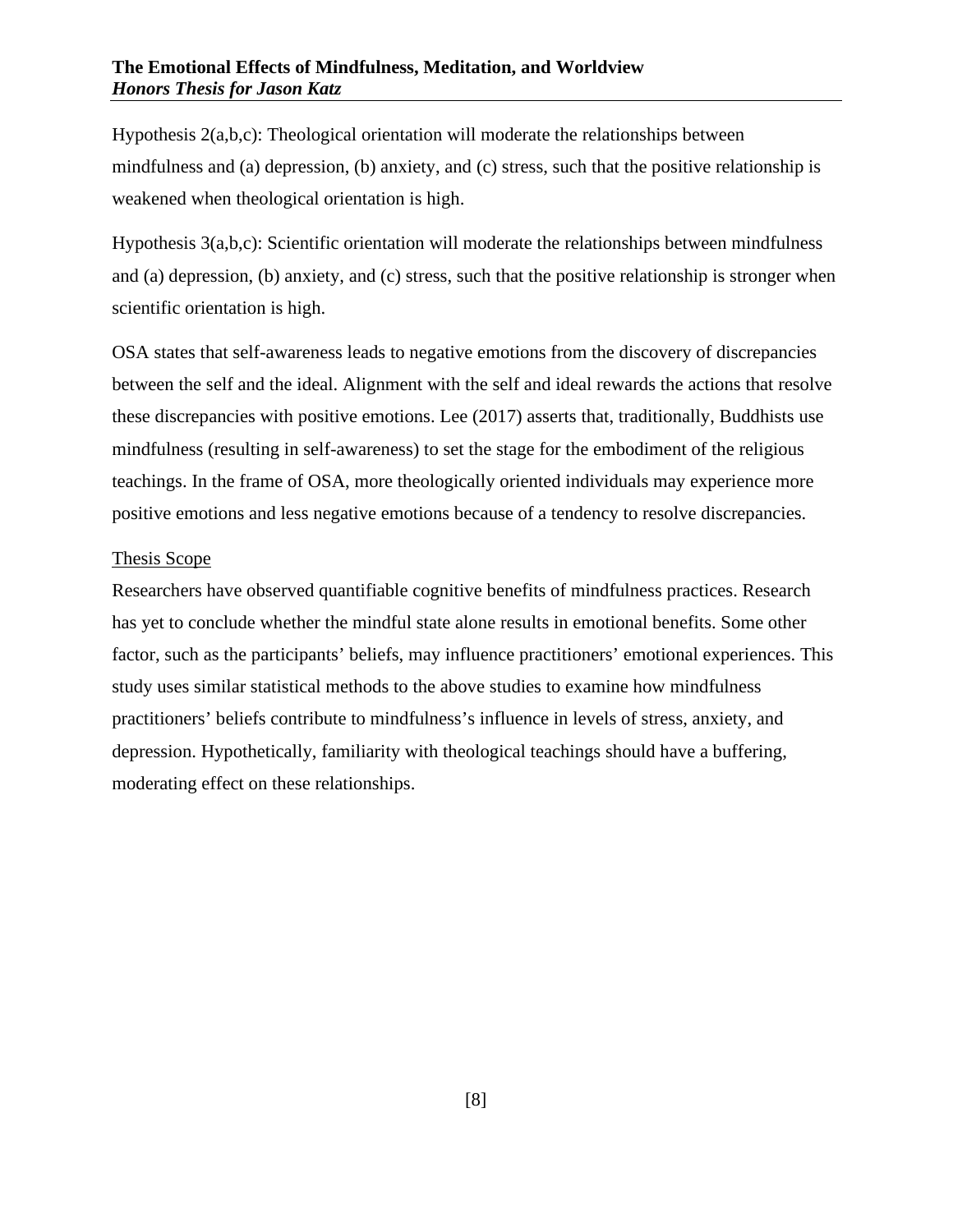## <span id="page-10-0"></span>**METHODOLOGY**

#### <span id="page-10-1"></span>Research Plan

I developed a quantitative Likert-based survey based on my completed literature review. After obtaining IRB approval, I administered the survey electronically, via Qualtrics to college students at Bryant University in Smithfield, Rhode Island. In this survey, participants anonymously answered questions pertaining to their mindfulness practices, the approach to which they engage in mindfulness (using a scale I developed), and their levels of depression, anxiety, and stress, as well as pertinent demographic information. I collected primary, selfreported data, which is most appropriate for capturing these internal, perception-based variables. I used validated scales for this research (excluding the scale I created, as researchers have not explored this construct in a quantitative, survey-based approach) and followed recommendations to reduce common method bias and increase both the reliability and validity of my findings. I obtained 142 survey responses to generate sufficient statistical power.

Participants ranged between 18 and 35 years of age, for an average of 21. Of the 142, 59.2 percent of respondents identified as male, and the other 40.8 percent identified as female. Most participants identified as White (73.9%), a small number identified as Hispanic (9.9%), Asian (5.6%), and African American (4.2%).

#### <span id="page-10-2"></span>Measures

*Scientific and Theological Orientation.* I developed this scale based on my literature review. I used this measure to characterize individuals as scientifically minded or theologically minded. I framed the questions in the Scientific and Theological Orientation section to investigate the degree to which participants view their worlds through a scientific lens and a theological lens. The Cronbach's alpha for the Science scale was 0.796. A sample item includes "I read scientific books and texts related to meditation." The Cronbach's alpha for the Theology scale was 0.808. A sample item includes "I identify with Buddhist, Hindu, or Taoist teachings."

*Toronto Mindfulness Scale.* I used this 13-item scale to record the frequency and intensity of mindfulness practice. The sum of the decentering score and the curiosity score describes the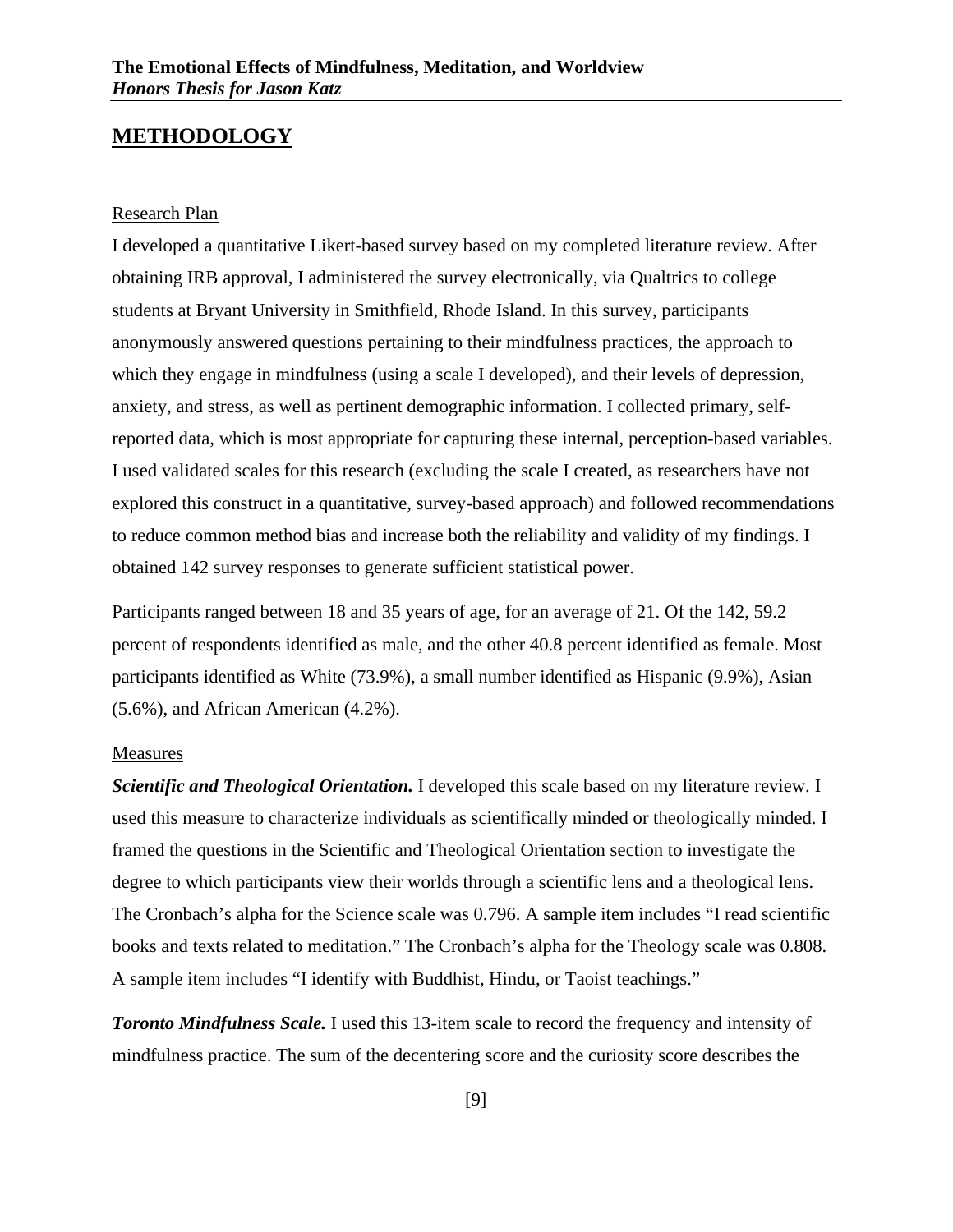degree to which participants enter the mindful state (intensity) through meditation. The Cronbach's alpha for the Toronto Mindfulness Scale was 0.92. A sample item includes "I experienced my thoughts more as events in my mind than as a necessarily accurate reflection of the way things 'really' are."

**Depression, Anxiety, and Stress**. This 21-item scale (DASS-21) measures an individual's level of depression, anxiety, and stress. Each of the negative affective states is measured with seven items each. The Cronbach's alpha for the Depression scale was 0.909. A sample item includes "Felt life was meaningless." The Cronbach's alpha for the Anxiety scale was 0.847. A sample item includes "Was aware of the action of my heart." The Cronbach's alpha for the Stress scale was 0.908. A sample item includes "Found myself agitated."

#### <span id="page-11-0"></span>Data Analysis

After assessing my measures for reliability, I used hierarchical linear regression in SPSS to conduct my hypothesis testing. The results of my hypothesis testing are reported below.

#### <span id="page-11-1"></span>Results

In Hypothesis  $1(a)$  (H $1(a)$ ), I hypothesized that high levels of mindfulness would correlate positively with increased levels of depression. The data supported this hypothesis in the direction hypothesized ( $B = 0.11$ ,  $p < 0.10$ ), indicating that individuals who are more mindful tend to selfreport depression more than less mindful individuals. Likewise, in Hypothesis 1(b) (H1(b)), I theorized that mindfulness would lead to increased levels of anxiety. The data also supported H1(b) in the direction hypothesized ( $B = 0.17$ ,  $p < 0.05$ ). Lastly, I hypothesized in H1(c) that mindfulness would lead to increased levels of stress. As with the prior two hypotheses, the data supported the hypothesis in the direction hypothesized ( $B = 0.19$ ,  $p < 0.05$ ). In totality, this indicates that when individuals are more mindful – or more aware of themselves, their thoughts, and their behaviors – they are more likely to report high levels of depression, anxiety, and stress. However, none of the moderating hypotheses (H2 and H3) proved statistically significant. Lower levels of mindfulness practice in my sample  $(M = 2.49)$  could explain this lack of significance. Consequently, I conducted supplemental analyses using OLS regression to see if my measures of theological and scientific orientation directly influenced my dependent variables. While theological orientation did not significantly predict any of the outcome variables, scientific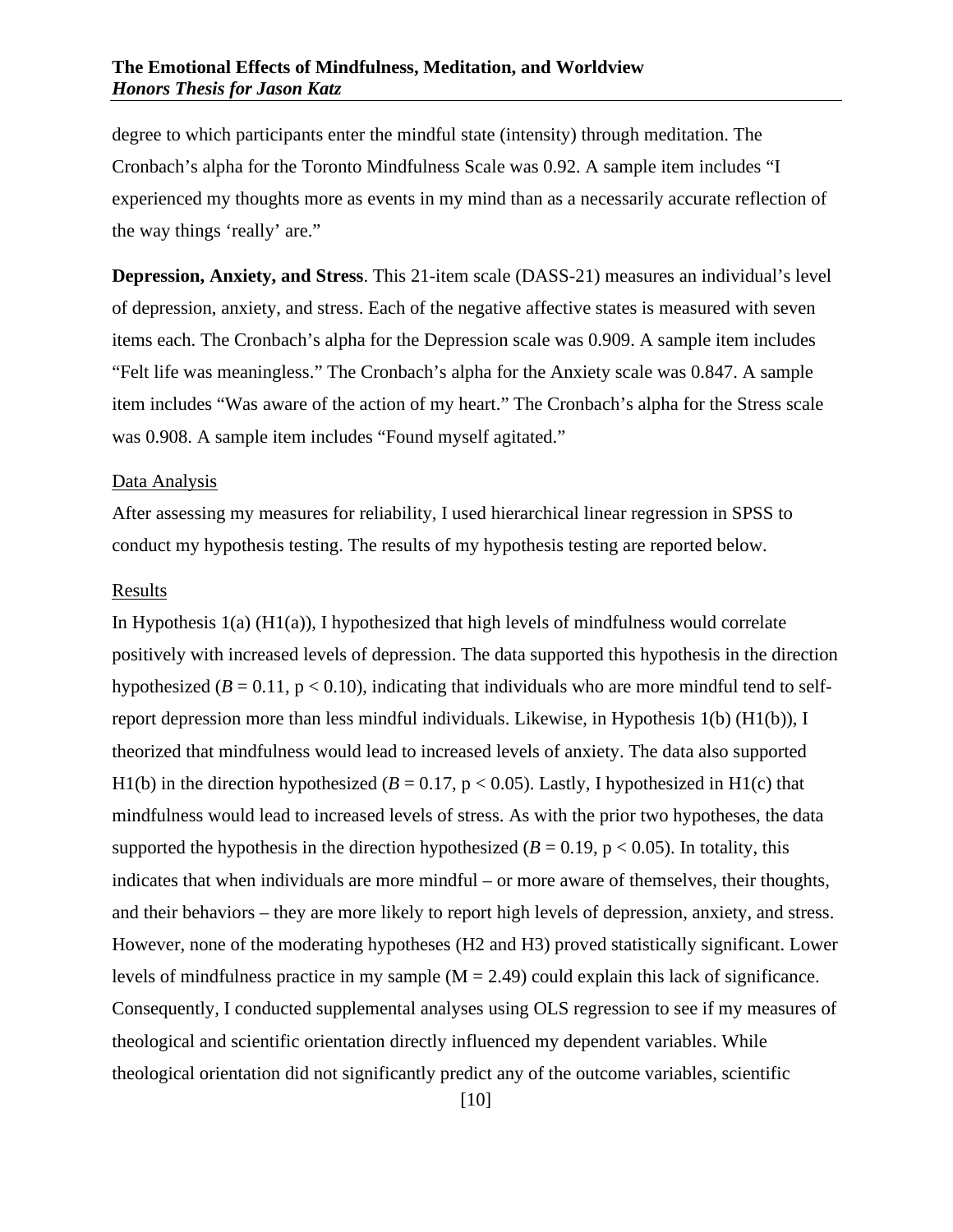orientation significantly influenced all three outcomes in the direction hypothesized. In other words, individuals with scientific worldviews tended to report higher levels of these negative mental health outcomes.

#### <span id="page-12-0"></span>**DISCUSSION**

I intended for this research to investigate what effect having a theological or scientific outlook had on the emotional effects of mindfulness. For this specific purpose, the data proved inconclusive. Theology did not appear to have a significant modifying effect on mindfulness for depression, anxiety, or stress outcomes. Therefore, it remains unclear whether belief systems affect the correlation between mindfulness and negative emotions; The data did not support Hypotheses  $2(a)$ ,  $2(b)$ , and  $2(c)$ .

Theologians such as Lee (2018) stress that mindfulness alone may not lead to the freedom from suffering that Buddhists and Hindus believe possible. Many studies on mindfulness and meditation reported favorable cognitive benefits, but few reported the emotional experiences that accompany the change. In meditation-rich countries, researchers characterize a specific mental illness called the Qi-Gong Psychotic Reaction by symptoms that result from mindfulness meditation (Sharma et al, 2019). Mindfulness scores significantly predicted depression, anxiety, and stress scores. The data supported the hypotheses that predicted mindfulness's effect on depression, anxiety, and stress. It remains unclear whether the variables correlated as a direct result of participants' incongruence with their ideals. However, the correlation between mindfulness and negative emotions still reflects what one would expect from objective selfawareness theory. Mindfulness causes higher levels of awareness, which cause more comparison between oneself and one's ideals. This allows for the possibility of discovering discrepancies between the two, which produces negative emotions.

#### <span id="page-12-1"></span>Implications

The study ties mindfulness into objective self-awareness theory. In OSA, increased awareness allows for more realized discrepancies, and, as a result, more negative emotion. Possibly, the data show higher levels of mindfulness correlating with higher levels of negative emotion because more mindful people may painfully realize how they differ from their ideals. Research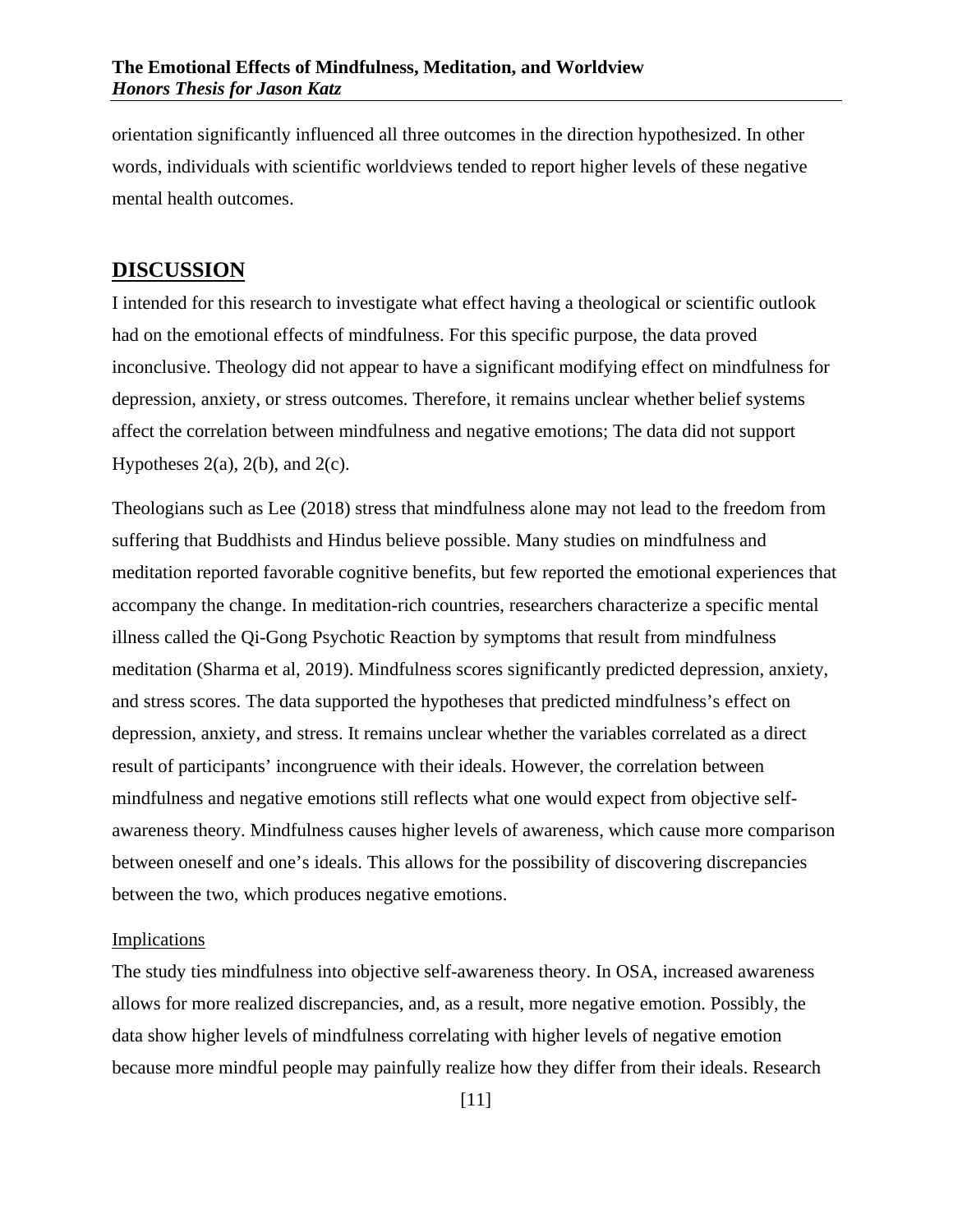#### **The Emotional Effects of Mindfulness, Meditation, and Worldview** *Honors Thesis for Jason Katz*

has shown an increase in meditators' brains' executive function, indicating an increased level of awareness. Alternatively, people experiencing high levels of negative emotions gravitate towards mindfulness practices in hopes that they can use them as a coping tool for their negative experiences. Whether practitioners' suffering arises from the practice itself, or they gravitate towards mindfulness training to help with their suffering, companies or schools seeking to implement mindfulness programs for employees or students should be aware that those exploring mindfulness tend to feel depressed, anxious, and stressed. Therefore, implementors should have resources available to support the suffering people that attend these training programs.

#### <span id="page-13-0"></span>Future Directions

Research has yet to quantify the effects of excluding mindfulness practices' related theological teachings. With respect to mindfulness outcomes, the role played by belief systems remains undocumented. Researchers still have room to quantify the power of belief on well-being. They should conduct future research with improved measures for characterizing practitioners' beliefs.

#### <span id="page-13-1"></span>Limitations

The survey intended to gauge whether people had a scientific or theological outlook was flawed. Because a low portion of the sample meditated, and much of the survey did not apply to nonmeditators, the remaining questions gauged only whether they were interested in learning about their personal psychology, had taken classes on psychology, had worked with mental health professionals, or read self-help literature. The study could have had more significant results if the scale that characterized mindfulness practitioners' beliefs did so more accurately. Another limitation was the sample of students. Having a sample that is predominantly young, white, and male does not properly reflect the population of mindful meditators and limits the generalizability of my findings. If more students responded, perhaps meditators would have made up a larger portion of the group and the diversity of the sample could have improved. Additionally, the fact that the survey was self-reported means people reported what they thought of themselves. Possibly, more mindful people reported higher levels of depression, anxiety, and stress merely because they were more aware of what they were feeling from moment to moment. Lastly, the survey was cross-sectional and conducted at one point in time. This could lead to issues of common method variance, which could bias my findings (Podsakoff et al., 2003).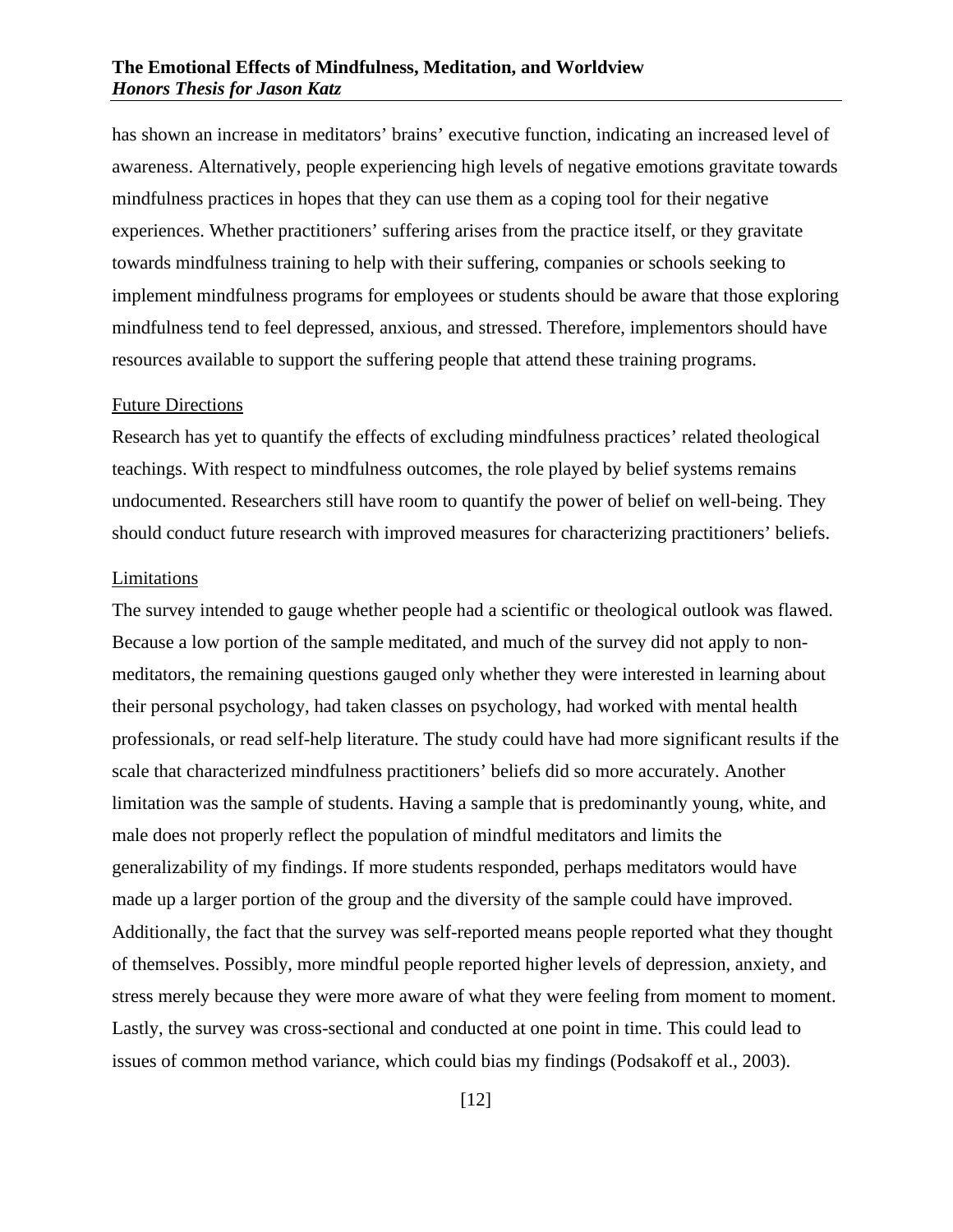#### Conclusion

While the moderating hypotheses were not supported, this research highlighted that mindfulness, often touted as a benefit, positively correlates with levels of reported depression, anxiety, and stress. This finding is important, as knowing how the practices in which we encourage our students and employees to partake affects them allows us to warn them ahead of time as well as prepare resources for any unfavorable outcomes. Additionally, those offering the training programs can better support their employees and students if they know the emotional experiences of those attending such programs. Institutions should prepare for potential disturbing effects that mindfulness practices can have on certain people, especially if those people feel different from their ideals. The mindfulness literature still does not conclusively characterize the effect that beliefs have on mindfulness outcomes. Knowing the details of this relationship can make practicing mindfulness safer by knowing who may benefit and who may be hurt by the practice.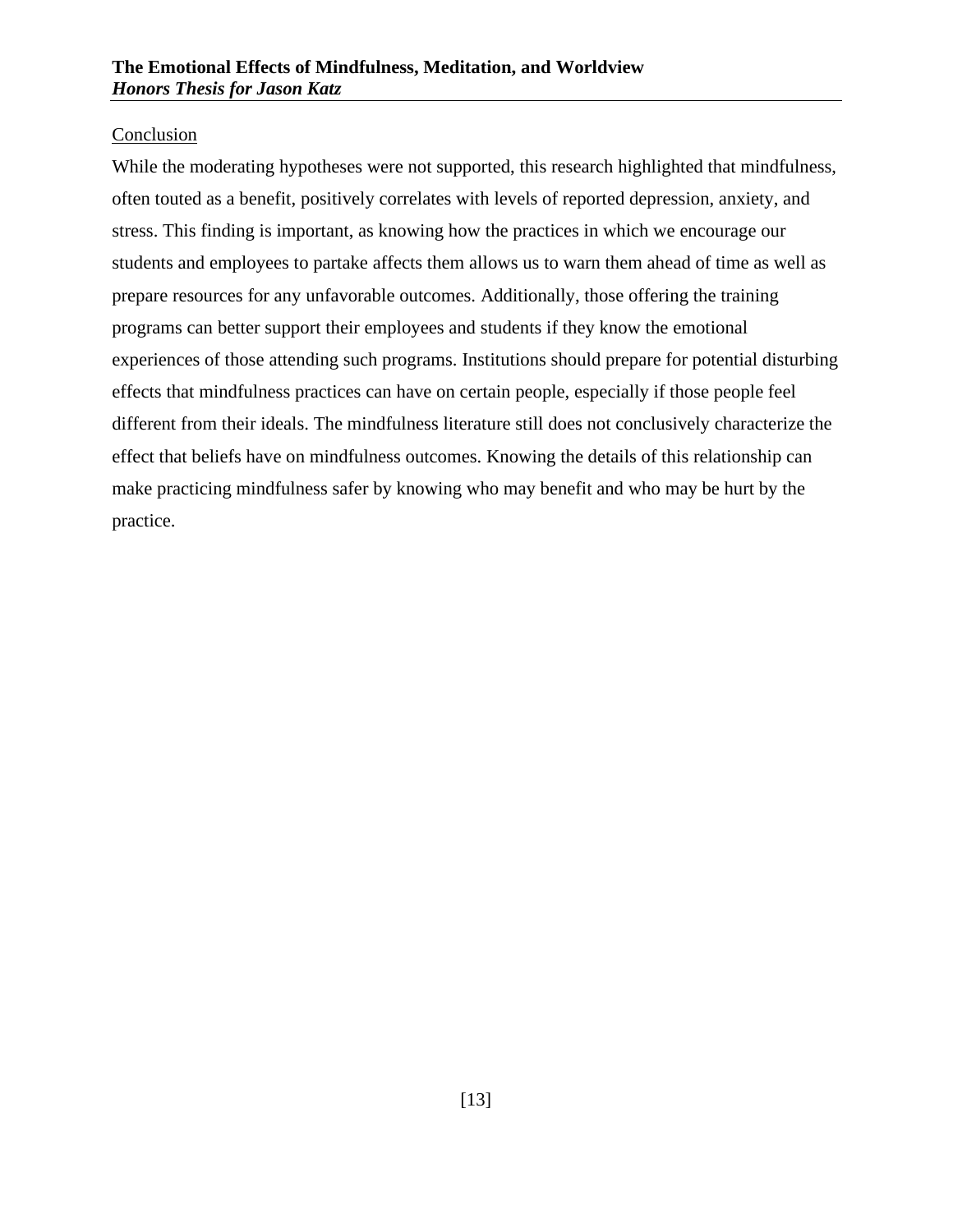# <span id="page-15-0"></span>**APPENDICES**

#### <span id="page-15-1"></span>APPENDIX A – SURVEY

Scientific and Theological Orientation Scale

I have developed the following survey questions to classify the degree to which meditators identify with scientific or theological teachings. The Theology and Science subsections are both scored out of 40.

\_\_\_\_\_\_\_\_\_\_\_\_\_\_\_\_\_\_\_\_\_\_\_\_\_\_\_\_\_\_\_\_\_\_\_\_\_\_\_\_\_\_\_\_\_\_\_\_\_\_\_\_\_\_\_\_\_\_\_\_\_\_\_\_\_\_\_\_\_\_\_\_\_\_\_\_\_\_

How well do the following statements describe you? (1-5)

Does Not Describe Me Accurately Describes Me

12345

Theology

- 1. I recite prayers or mantras
- 2. I want to explore my spirituality
- 3. I attend religious services consistently
- 4. I identify with Buddhist, Hindu, or Taoist teachings
- 5. I read religious books and texts related to meditation
- 6. I started meditating to bring me closer the divine
- 7. I meditate for my religion
- 8. I meditate to connect with nature

#### Science

- 1. I have taken classes on psychology
- 2. I want to understand my psychology
- 3. I have worked with professionals on mental health
- 4. I read scientific books and texts related to meditation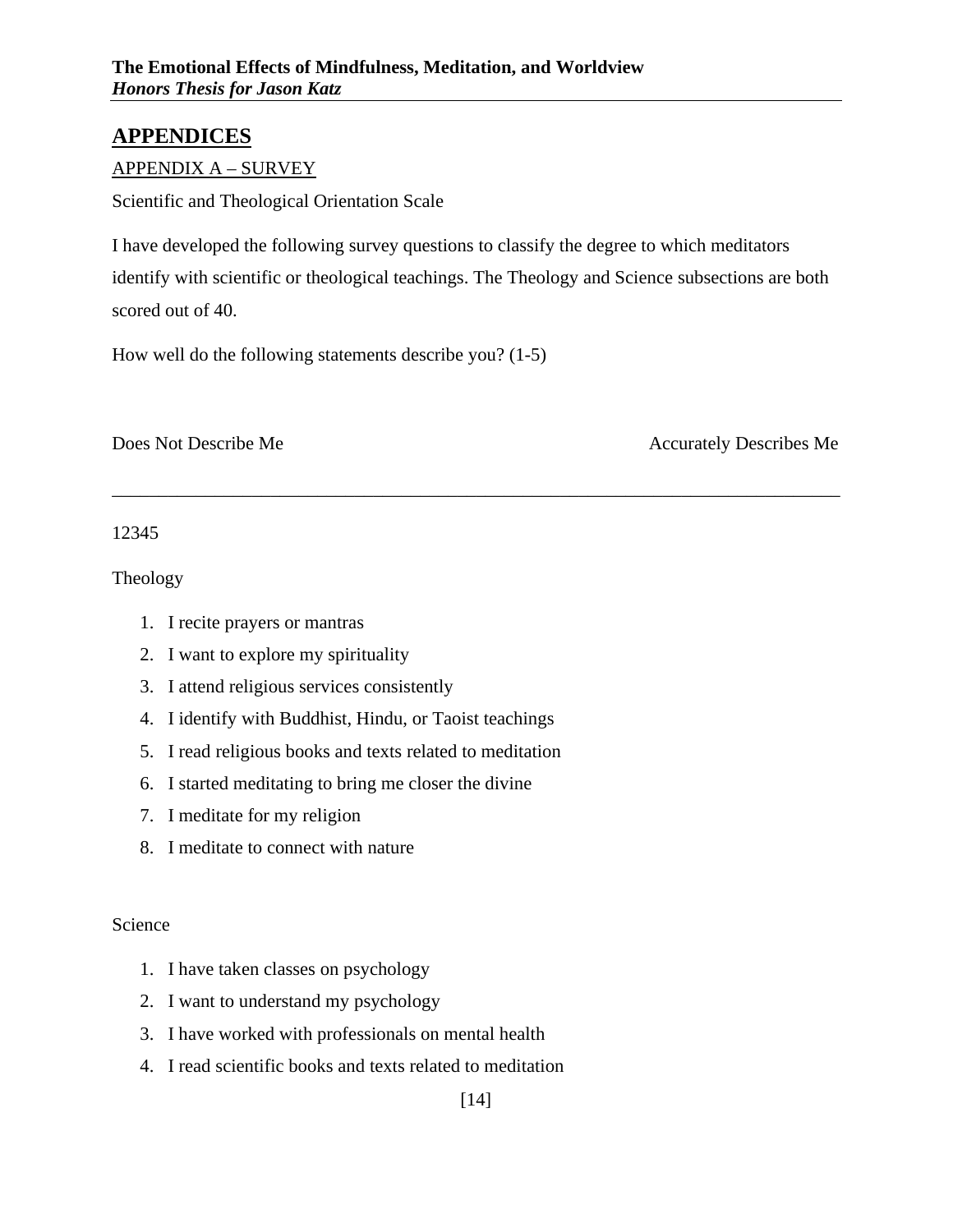- 5. I read non-religious self-help books
- 6. I meditate to benefit my career
- 7. I started meditating for the cognitive benefits
- 8. I meditate with the intention of reducing stress

Frequency of Practice

- 1. How often do you meditate?
- A—Once a month
- B—Once a week
- C—A few times a week
- D—Every day
- E—Never
	- 2. Which of these durations describes a typical meditation session for you?
- A—Over an hour
- B—30 minutes to an hour
- C—10 minutes to 30 minutes
- D—Under 10 minutes
- E—I do not meditate

The Toronto Mindfulness Scale

We are interested in what you have experienced in the past week. Below is a list of things that people sometimes experience. Please read each statement. Please indicate the extent to which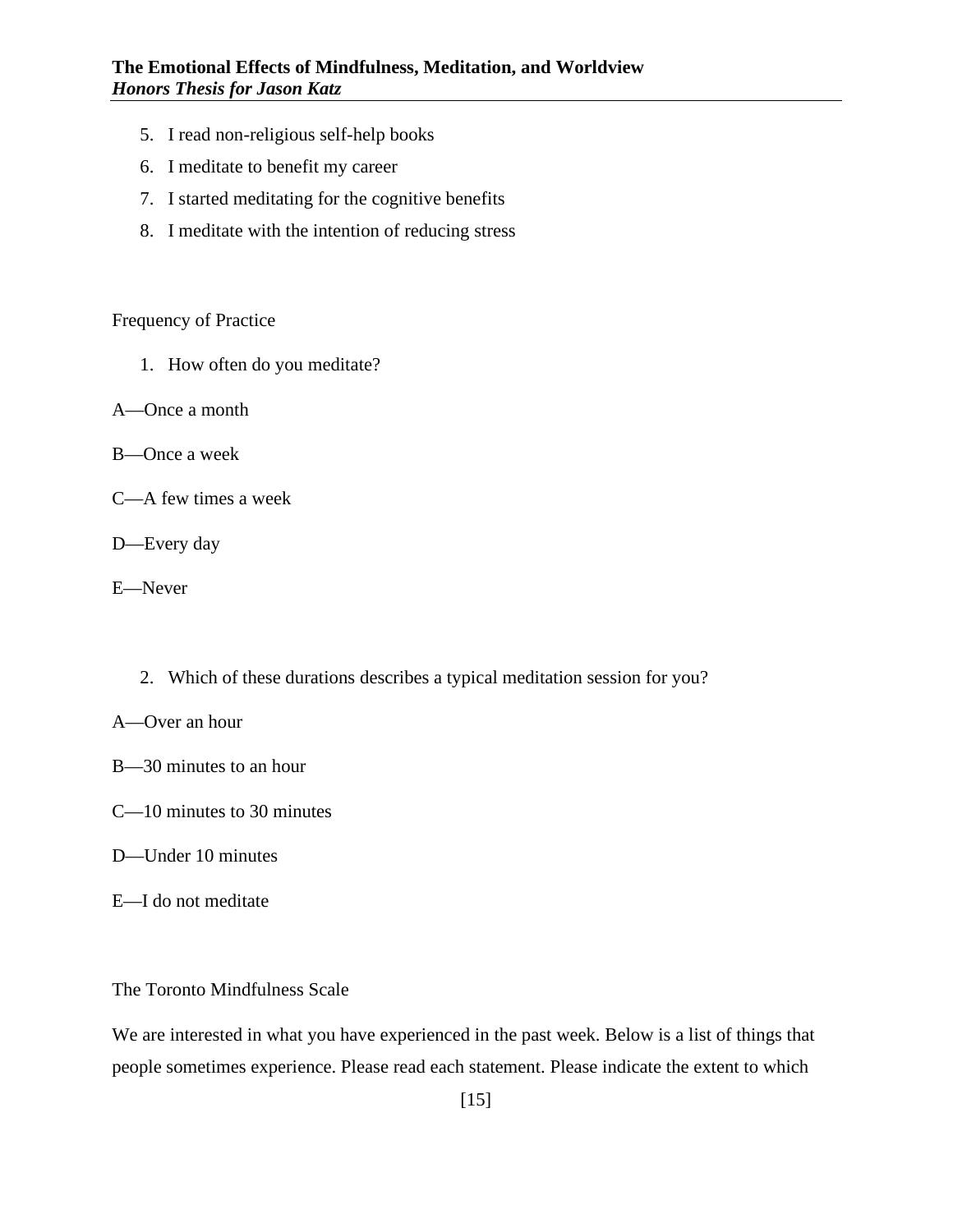you agree with each statement. In other words, how well does the statement describe what you experienced in the past week?

- 1. I experienced myself as separate from my changing thoughts and feelings.
- 2. I was more concerned with being open to my experiences than controlling or changing them.
- 3. I was curious about what I might learn about myself my taking notice of how I react to certain thoughts feelings or sensations.
- 4. I experienced my thoughts more as events in my mind than as a necessarily accurate reflection of the way things 'really' are.
- 5. I was curious to see what my mind was up to from moment to moment.
- 6. I was curious about each of the thoughts and feelings that I was having.
- 7. I was receptive to observing unpleasant thought and feelings without interfering with them.
- 8. I was more invested in just watching my experiences as they arose, than in figuring out what they could mean.
- 9. I approached each experience by trying to accept, it no matter whether it was pleasant or unpleasant.
- 10. I remained curious about the nature of each experience as it arose.
- 11. I was aware of my thoughts and feelings without overidentifying with them.
- 12. I was curious about my reactions to things.
- 13. I was curious about what I might learn about myself by just taking notice of what my attention gets drawn to.
- *Curiosity Score:* The following items are summed: 3, 5, 6, 10, 12, 13

*Decentering Score:* The following items are summed: 1, 2, 4, 7, 8, 9, 11

#### DASS-21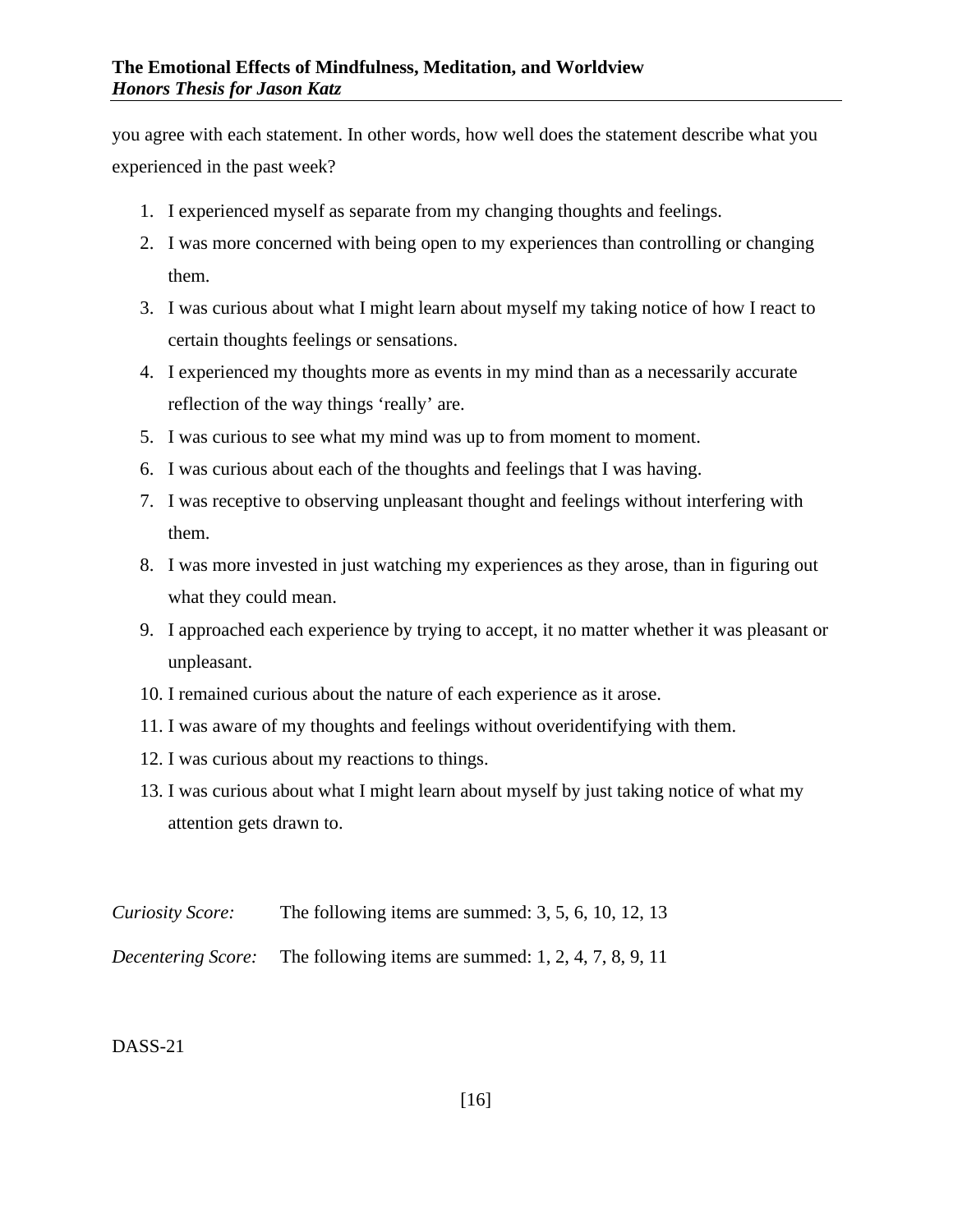Please read each statement and circle a number 0, 1, 2 or 3 which indicates how much the statement applied to you over the past week. There are no right or wrong answers. Do not spend too much time on any statement.

To which degree do these statements apply to you over the past week?

- $1 = Did$  not apply to me at all
- $2 =$  Applied to me to some degree, or some of the time
- $3 =$  Applied to me to a considerable degree, or a good part of the time
- $4 =$  Applied to me very much, or most of the time

#### Depression

- 1. couldn't experience positive feeling
- 2. found it difficult to work up initiative
- 3. felt nothing to look forward to
- 4. felt down-hearted and blue
- 5. unable to become enthusiastic
- 6. felt I wasn't worth much
- 7. felt life was meaningless

#### Anxiety

- 1. aware of dryness of mouth
- 2. experienced breathing difficulty
- 3. experienced trembling
- 4. was worried about situations in which I might panic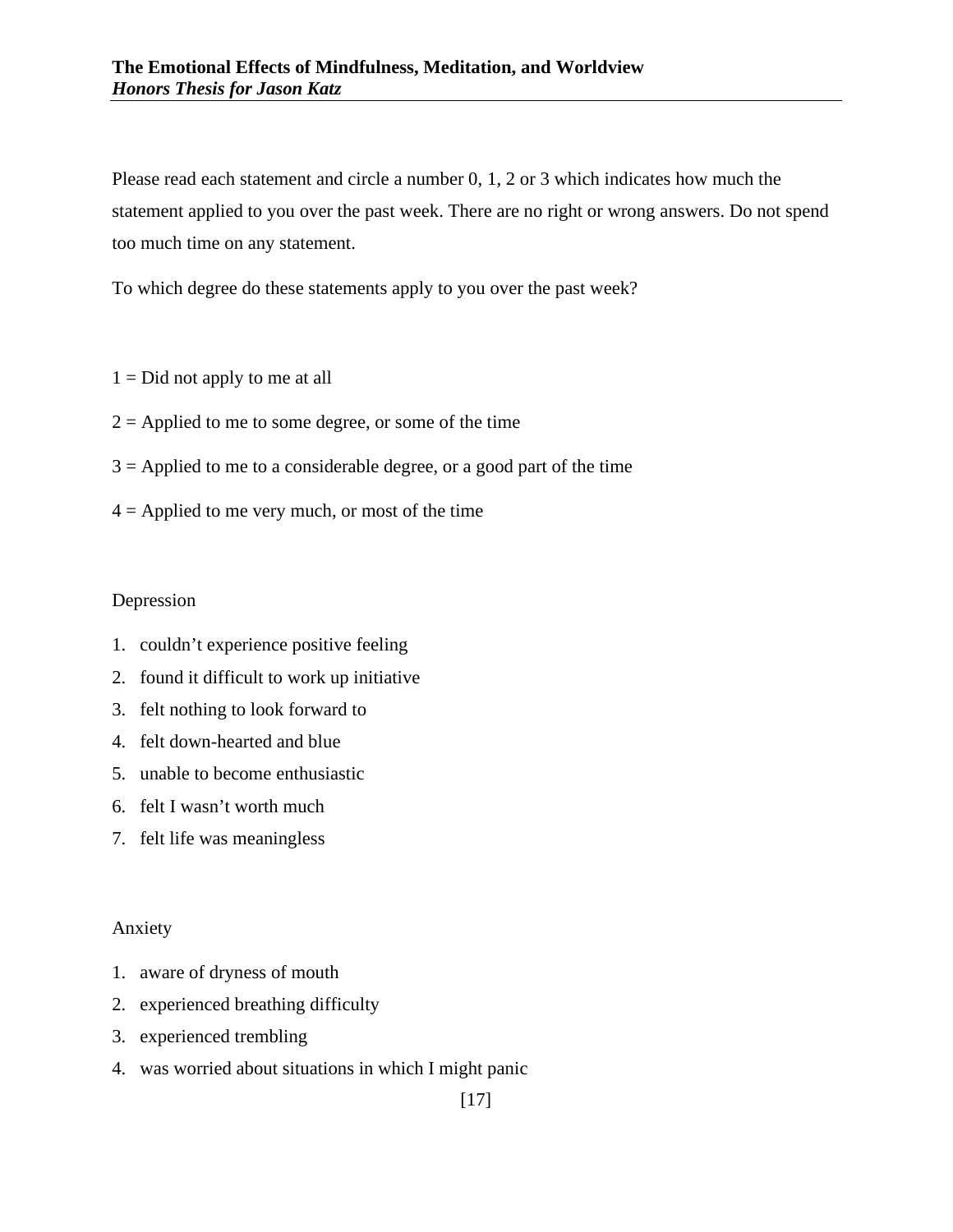- 5. felt close to panic
- 6. was aware of the action of my heart
- 7. felt scared

#### Stress

- 1. found it hard to wind down
- 2. tended to over-react
- 3. felt nervous
- 4. found myself agitated
- 5. found it difficult to relax
- 6. was intolerant of anything that kept me from getting on with what I was doing
- 7. felt that I was touchy

#### **Demographic Questions**

- 1. Please specify your age: \_\_\_\_\_\_\_\_\_\_
- 2. What gender do you identify as?
	- A. Male

B. Female

- $C.$  Other  $(\_\_\_\_\_)$
- 3. Which of the following best represents your racial or ethnic heritage?
	- A. Non-Hispanic White or Euro-American
	- B. Black, Afro-Caribbean, or African American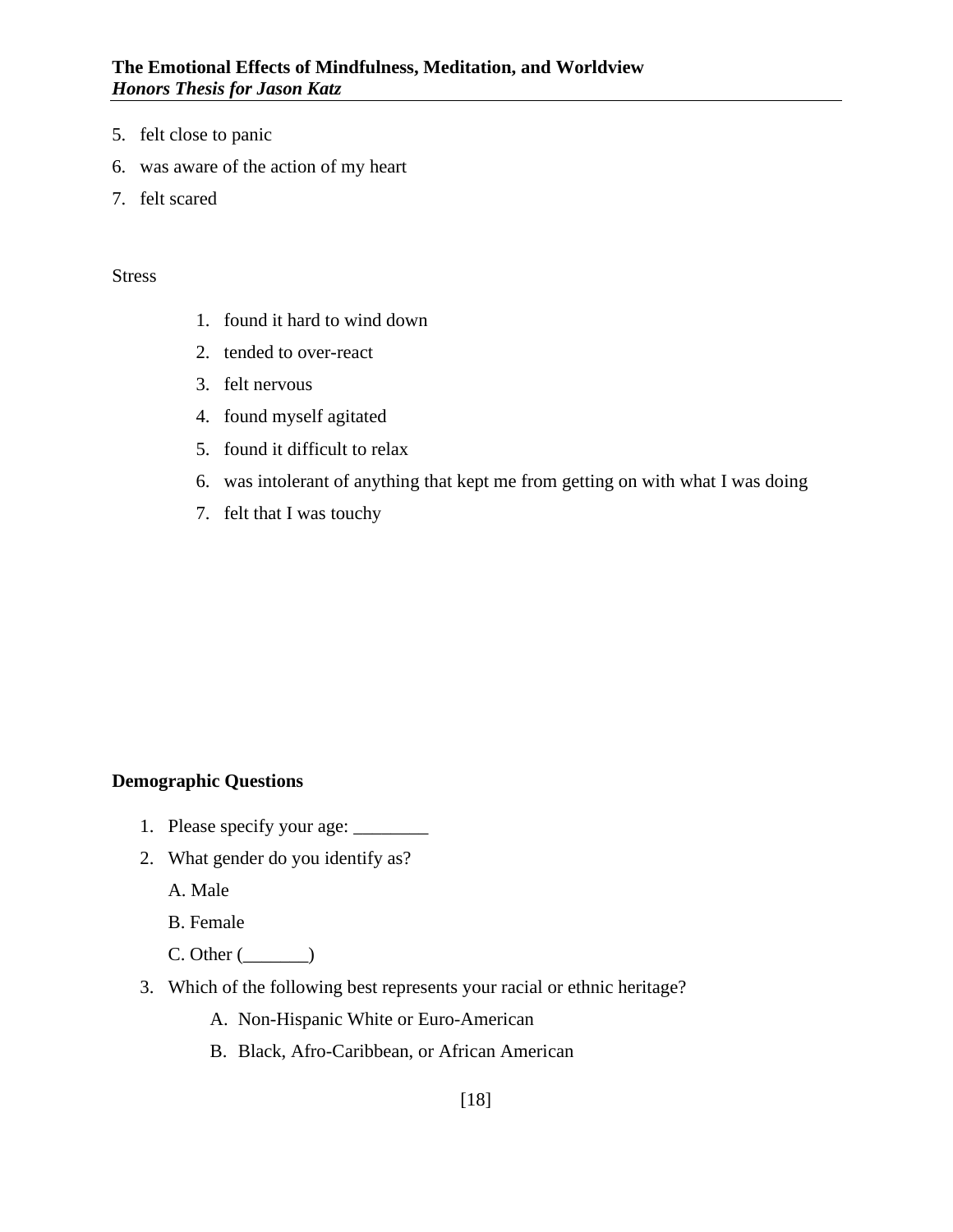- C. Latino or Hispanic American
- D. East Asian or Asian American
- E. South Asian or Indian American
- F. Middle Eastern or Arab American
- G. Native American, Alaskan Native
- H. Other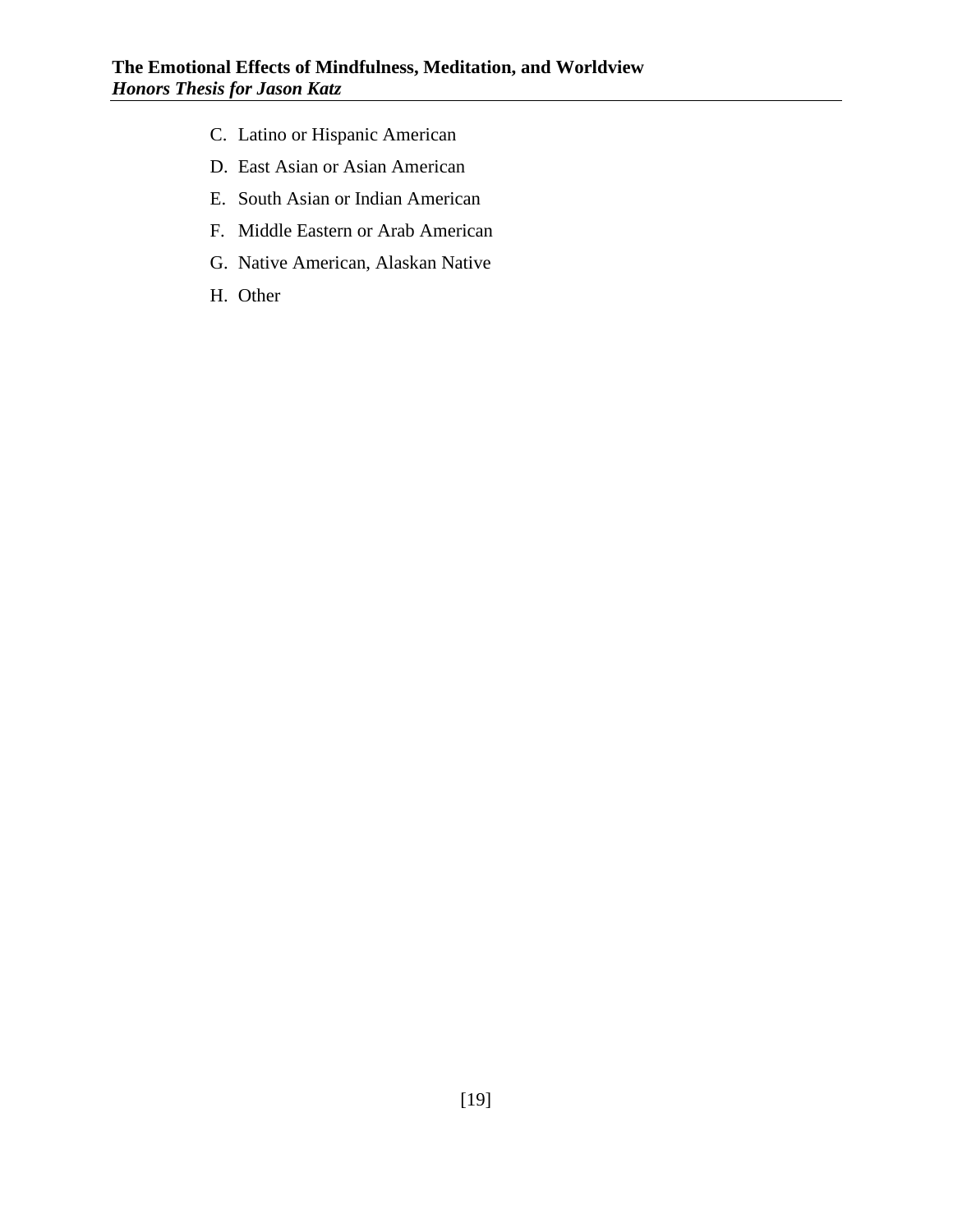# <span id="page-21-0"></span>APPENDIX B

Thesis Project Plan

| Task/Deliverable          | Description                   | <b>Tentative Due Date</b>  |
|---------------------------|-------------------------------|----------------------------|
| Thesis Proposal           | Comprehensive overview of     | November 16, 2020          |
|                           | the need for the work and the |                            |
|                           | methods that will be used to  |                            |
|                           | investigate the topic         |                            |
| Introduction & Literature | Introduction framing the      | November 16, 2020          |
| Review                    | project in present day        |                            |
|                           | conditions and findings       |                            |
|                           | leading up to this research   |                            |
| Methodology & Plan        | Description of the steps and  | November 16, 2020          |
|                           | tools necessary for carrying  |                            |
|                           | out the study                 |                            |
| <b>Survey Development</b> | Survey questions undergo      | End Winter break 2020/2021 |
|                           | review by the board and       |                            |
|                           | questions are redesigned      |                            |
| <b>IRB</b> Approval       | Surveying people requires     | End Winter break 2020/2021 |
|                           | IRB approval to launch        |                            |
| Data Collection           | 150 responses received from   | February 2021              |
|                           | students (Qualtrics).         |                            |
| Data Analysis & Write-Up  | Collected data is run through | March 2021                 |
|                           | statistical software for      |                            |
|                           | organization and              |                            |
|                           | interpretation. Findings are  |                            |
|                           | reported.                     |                            |
| Tables & Figures Made     | Data visualization is used to | March 2021                 |
|                           | help report findings.         |                            |